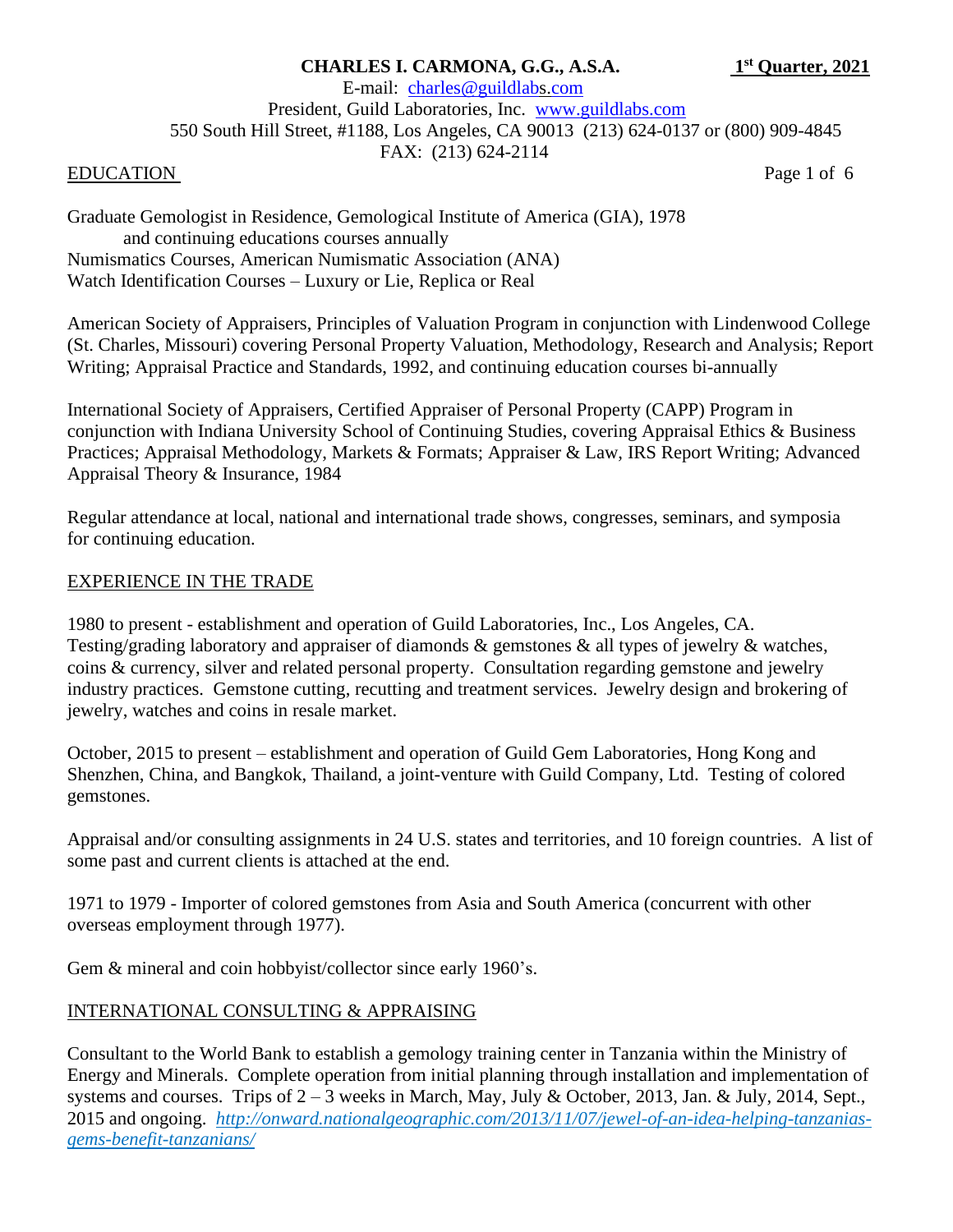# INTERNATIONAL CONSULTING & APPRAISING (continued) Page 2 of 6

Consultant to the World Bank to establish a gemology training center in Madagascar within the Ministry of Energy and Mines. Complete operation from initial planning through installation and implementation of systems. On site in June/July 2006, October/November 2006 and March 2007. *<http://www.diamonds.net/Magazine/Article.aspx?ArticleID=17628&RDRIssueID=9>*

Consultation regarding the establishment of a private institute of gemology in Ho Chi Minh City, Vietnam, November 2006.

Consultation regarding retail jewelry markets in ports of call and training of jewelry staff aboard cruise ship, "Mexican Riviera" destinations, February, 2006.

Appraisal of gem carvings, gemstones and jewelry for non-profit organization in Beijing, China, January, 2006.

Appraisal of mineral specimens for development corporation in Wuhan, China, January, 2005. Appraisal of gemstones and jewelry for private parties in Cairo, Egypt, September, 1999.

EXPERT WITNESS (Gem & Jewelry, Coin & Currency Identification & Valuation in General)

U.S. District Court, Los Angeles, CA U.S. District Court, Tucson, AZ

U.S. District Court, Alexandria, VA U.S. District Court, Chicago, IL

U.S. Tax Court, Los Angeles, CA

U.S. Bankruptcy Court, Los Angeles, CA and Las Vegas, NV

California Superior Courts in Los Angeles, Orange, Riverside, San Bernardino and Ventura counties

# AWARDS & RECOGNITIONS

Featured in the 2002, 2003, 2004 & 2005 GIA Education Catalogs (2-page spread) as the example of a Graduate Gemologist who used his education to succeed in business, and on their website. International distribution. *<http://www.gialondon.co.uk/education/on-campus-programmes/document-15-8.php>*

Modern Jeweler magazine's "Great Appraisal Challenge", national appraisers' competition, co-winner (top-4 scorer) and scholarship recipient.

American Gem Trade Association Member Profile – PRISM Journal, Volume 3, 2014 *<http://www.agta.org/pressroom/newsletters/prismnl2014volume3/index.html#/22/>*

Diamond Club West Coast Member Profile – Through the Loupe, Vol. 1, Edition 31 <https://docs.google.com/document/d/15qWhPeyC2gdKuSltBf3GTcuH86mUKay8uxgApv3oTvQ/edit>

# MEMBERSHIPS

Accredited Senior Appraiser, American Society of Appraisers (#S6482), Past President, Chapter #25 (Los Angeles/Orange counties) - re-accredited through April, 2022 Member, National Association of Jewelry Appraisers (#21723) Member, American Numismatic Association (#R-179347) Member, American Gem Trade Association (#220), Director 2015 - 2021 Member, Diamond Club West Coast, in turn a member of the World Federation of Diamond Bourses Member, International Colored Stone Association - Official Auction Gemologist, 1989 Congress, Sri Lanka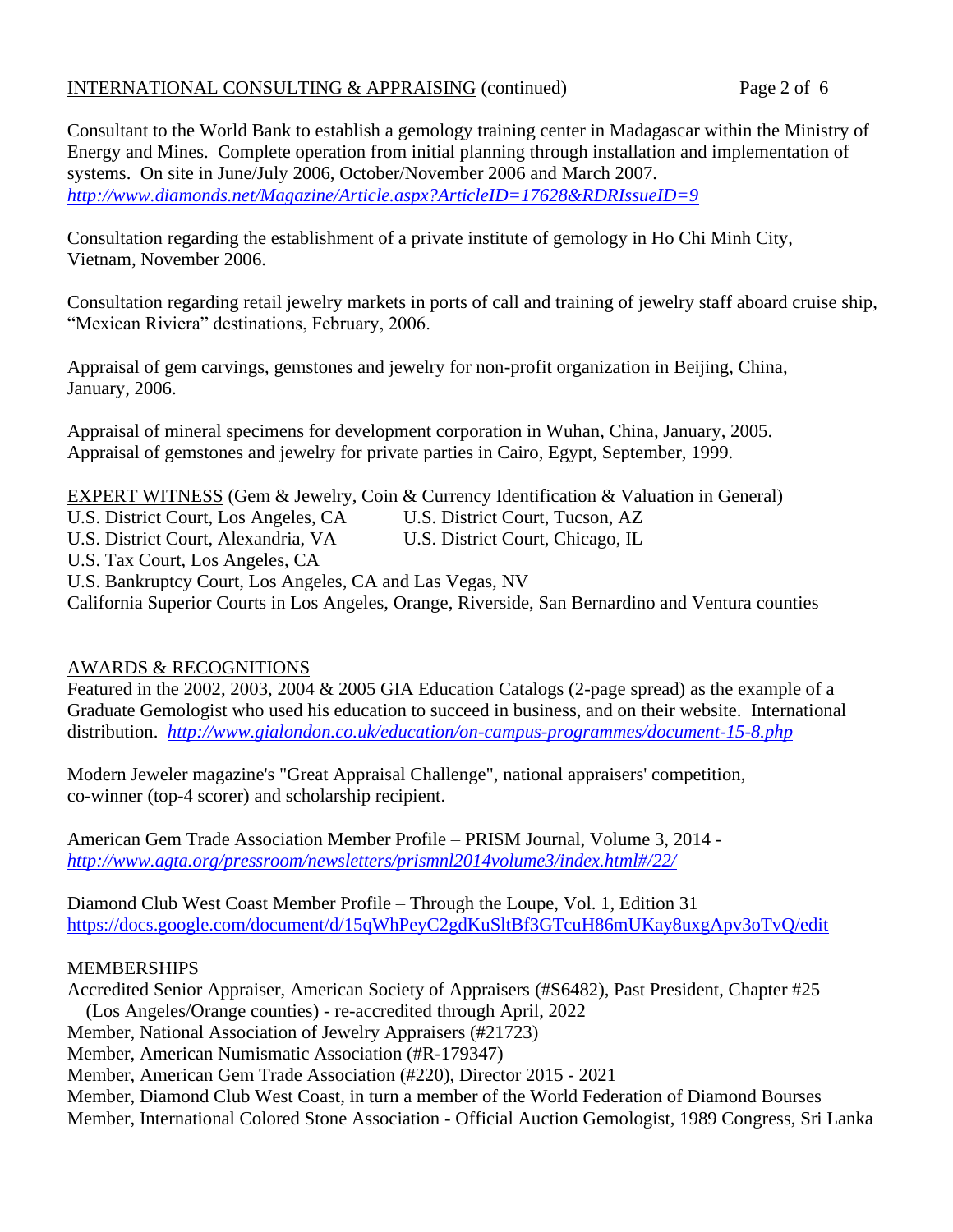## MEMBERSHIPS (cont'd)

Member, Gemmological Association of Great Britain (#709266)

Los Angeles County Museum of Natural History - Gem & Mineral Council, Past President

Diploma/Charter Member, GIA Alumni Association (#D1293125), Past President, So. California Chapter Member, American MENSA Ltd. (#1056358)

Member, Los Angeles Adventurers Club (#1136)

Member, Explorers Club (#7253)

Member, Pacific Council on International Policy

# PUBLICATIONS & PRESENTATIONS

- "Weight Tables for Calibre Cut Gemstones", Copyright, 1984, Guild Laboratories, Inc. Tables and formulas for estimating weights of mounted gemstones (12 pages)
- "Endangered Species Used in Jewelry the Tide is Turning" Poster Session to the International Gemological Symposium, 1991, Los Angeles, CA
- "Estimating Weights of Mounted Colored Gemstones", *Gems & Gemology*, Fall 1998, Vol. 34, No. 3, pps. 202-211.
- "The Complete Handbook for Gemstone Weight Estimation", Copyright, 1998, Gemania Publishing, Los Angeles. 434 pages.
- "Current Status of Products of Endangered and Threatened Species Used in Jewelry" Poster Session to the International Gemological Symposium, 1999, San Diego, CA
- "Exploring the Gem Mines of Minas Gerais, Brazil", *In Focus* (GIA Alumni magazine), Summer/Fall, 2000, Vol. 19, No.2, pps. 22-27.
- "Touring the Old Country", *The Loupe – GIA World News*, Winter, 2003, Vol. 12, No. 1, p. 39.
- "Alumni Tour Group Discovers Educational Adventures in Thailand", *The Loupe – GIA World News*, Winter, 2004, Vol. 13, No. 1, pps. 30-31.
- Review of "The Gem Hunter by Bowersox", *Gems & Gemology*, Vol. 40, No. 2, 2004.
- "Products of Endangered and Threatened Species Used in Jewelry" Poster Session to the International Gemological Symposium, 2006, San Diego, CA
- Review of "Cameos, Old & New, 4th Ed. by Anna Miller", *Gems & Gemology*, Vol. 45, No. 3, 2009.
- "Too Precious to Wear: The Role of The Jewelry Industry in Coral Conservation" Poster Session to the International Gemological Symposium, 2011, Carlsbad, CA
- Review of "Jewelry Appraisal Handbook, 8<sup>th</sup> Ed.", *Journal of Gemmology*, Vol. 34, No. 7, 2015.
- CITES and Products of Endangered and Threatened Species Used In Jewelry, *InColor*, Summer 2018, Issue 38, pps. 80-84.
- Review of "Diamond Handbook by Renee Newman", *Journal of Gemmology*, Vol. 36, No. 2, 2018.
- "Good News and Bad News: Two Tales of Products of Endangered Species Used in Jewelry" Poster Session to the International Gemological Symposium, 2018, Carlsbad, CA

Various contributions to the following publications:

|                           | <b>Rapaport Magazine</b>   |
|---------------------------|----------------------------|
| InColor                   | <b>Gem Market Reporter</b> |
| Los Angeles Times         | South African Jeweler      |
| <b>Gem Market Trends</b>  | Gem World (INDIA)          |
| Colored Gem Digest        | The Loupe/GIA World News   |
| Jeweler/Lapidary Business | Diamond Pulse              |
| Southern Jewelry News     | Mid-America Jewelry News   |
|                           | PreciouStones Newsletter   |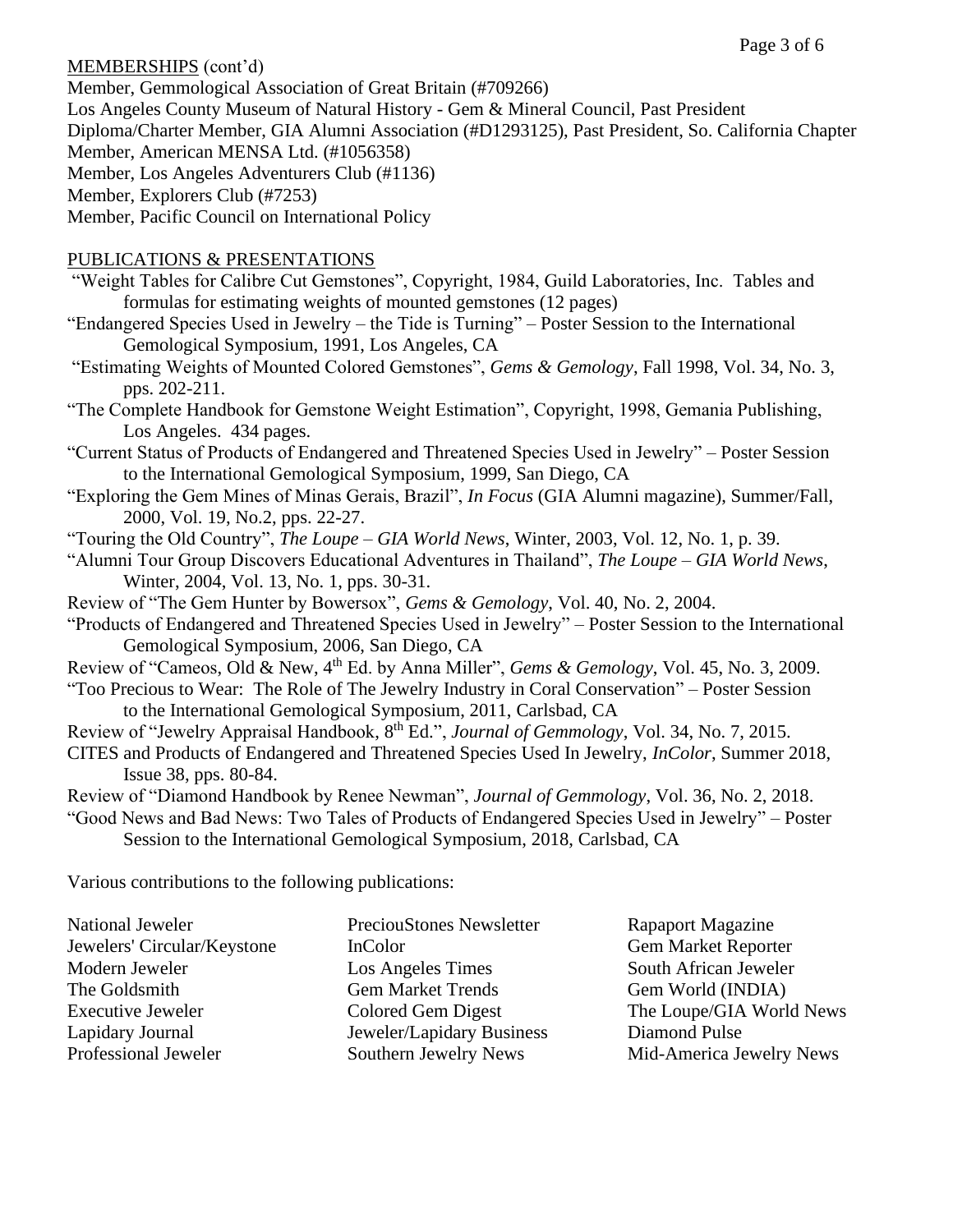- Tour Leader for Los Angeles County Natural History Museum Travel Program "Madagascar Island of Gems" – August 29 – September 12, 2008.
- Tour Leader for Los Angeles County Natural History Museum Travel Program "Sri Lanka The Gem Island" – September 2 - 17, 2006.
- Tour Leader for Gemmological Association of Great Britain Travel Program "The Gem Mines of Minas Gerais, Brazil" – August 15 - 29, 2005.
- Tour Leader for Los Angeles County Natural History Museum Travel Program "Thailand Land of Gems" – February 12 to 26, 2005.
- Tour Leader for GIA Alumni Association Travel Program "Thailand Land of Gems" August 30 to September 12, 2003.
- Tour Leader for Los Angeles County Natural History Museum Travel Program "Idar-Oberstein The Gem Cutting and Carving Center of Europe" – May 21 to 29, 2002.
- Tour Leader for Los Angeles County Natural History Museum Travel Program "The Gem Mines of Minas Gerais, Brazil" – June 25 to July 10, 2001.
- Tour Leader for Los Angeles County Natural History Museum Travel Program "The Gem Mines of Minas Gerais, Brazil" – July 10 to 25, 2000.
- Tour Leader for Los Angeles County Natural History Museum Travel Program to various gemstone mining and mineral collecting localities in the southwestern U.S., 1995 to present.

SPEAKER/PANELIST - Museum groups, GIA alumni chapters/student groups/staff meetings, international, national, state and local gem and jewelry workshops, trade shows and conventions, for retail jewelry store employee groups and local community groups.

### TELEVISION PROGRAMS

- KVOA (Channel 4, Tucson) segment on gemstone testing at the Tucson Gem Show with consumer reporter Lupita Murillo, 02/02/18.
- Gems TV (Tucson, AZ) segment on why the Tucson Gem Show is such an important event to start off each year in the industry, 02/04/07.
- RTA (Antananarivo, Madagascar local television station) segment on the grand opening of the Institut de Gemmologie de Madagascar featuring World Bank gemological consultant Charles Carmona, taped and broadcast November 8, 2006, in Malagasy and French.
- KTLA (Channel 5, Los Angeles) segment on the Federal Seized Assets auction, interviewed as the government's appraiser for the jewelry and coins offered at the auctions, broadcast live January 10, 2006.
- KMEX (Channel 34, Los Angeles) segment on the Federal Seized Assets auction, interviewed in Spanish as the government's appraiser for the jewelry and coins offered at the auctions, broadcast live 1/10/06.
- Phoenix Satellite TV (Hong Kong) featured as speaker in a segment of the gala opening of the Johnathon Arndt Gallery of Jewels – taped in Beverly Hills, CA on April 10 and broadcast in H.K. on 04/12/2004.
- The Travel Channel (U.S. cable TV) segment as the Gemologist/Appraiser for U. S. Gov't. Seized Assets Auctions, taped in April, 2002 and first aired January 23, 2003.
- KTLA (Channel 5, Los Angeles) segment on the Federal Seized Assets auction, interviewed as the government's appraiser for the jewelry and coins offered at the auctions, broadcast live April 15, 2002.
- KBS (Korean Broadcasting System) segment on comparing G.I.A. Diamond Grading Standards with those used in Korea, taped February 20, 2002, broadcast in Korea in March, 2002.
- Channel 3 (Phoenix, AZ) "Buying Diamonds on the Internet" interview with Consumer Reporter Kristin Harding – February 10, 1998
- KCAL (Channel 9, Los Angeles) BEST BUYS with Economics Reporter Alan Mendelson on the prices of treated and non-treated Diamonds, November 23, 24, 1995.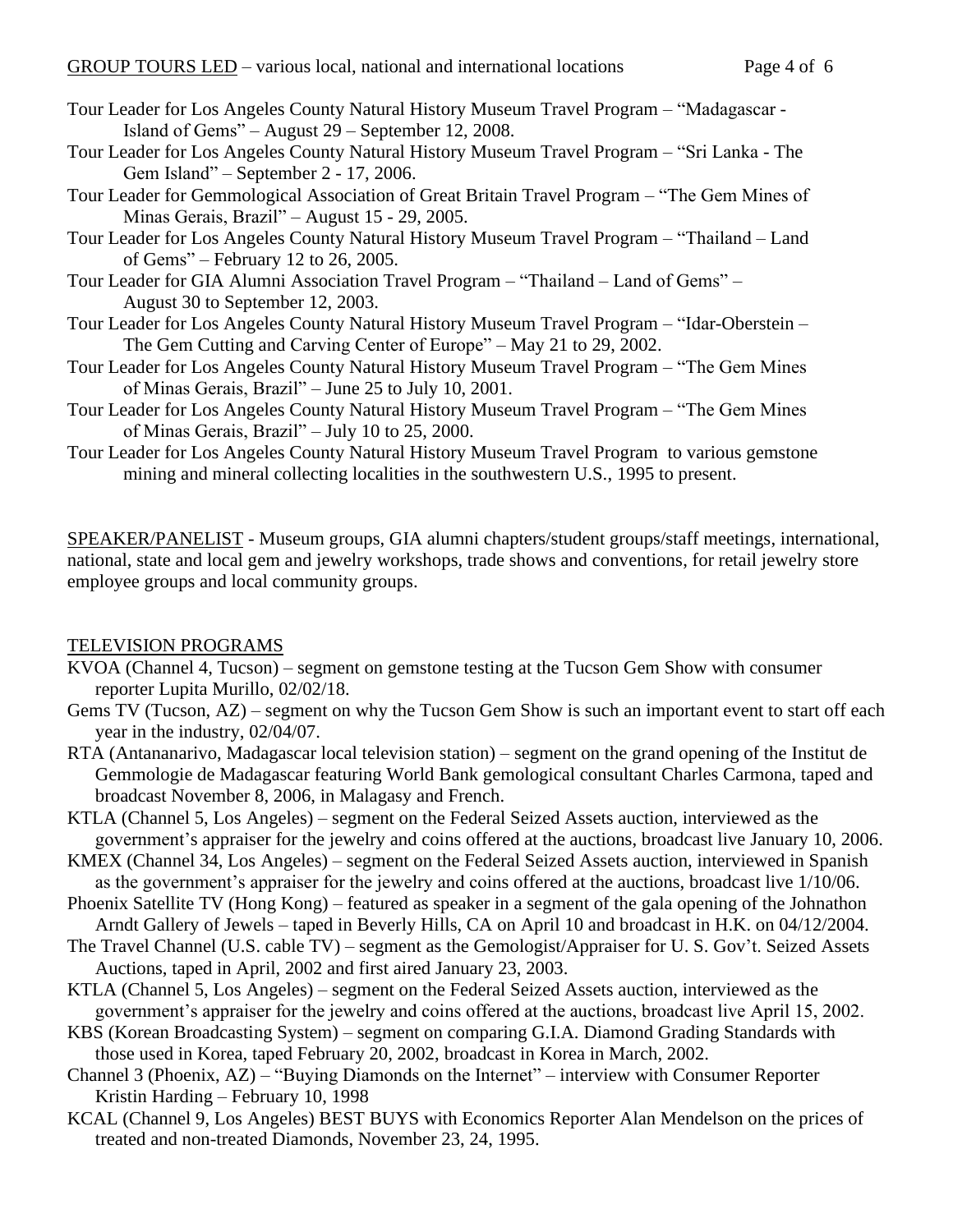## TELEVISION PROGRAMS (continued) Page 5 of 6

- KCAL (Channel 9, Los Angeles) 8 O'CLOCK NEWS with Consumer Reporter Bill Gephardt on the value of jewelry sold by telemarketing/boiler room operations, May 10, 1990.
- KCBS (CBS Channel 2, Los Angeles) 11 O'CLOCK NEWS Special Report on the Diamond Industry in Los Angeles with Judd McIlvain, consumer reporter. May 8, 9, 10, 12, 1989.
- CNN (Cable Channel 6, Los Angeles) LIVE IN L.A. WITH SONYA 9-minute segment on personal property appraisers, live from studios in Hollywood. December 5, 1988.
- KCOP (Channel 13, Los Angeles) THE PEOPLE'S COURT 12-minute segment on camera called by Judge Wapner as an expert witness of the Court to render an opinion on a matter alleging the switching of jewelry, January, 1984.
- KCET (PBS Channel 28, Los Angeles) NEWSBEAT 4-minute segment of interview discussing appraisers and the appraisal of gemstones and jewelry, May, 1982.
- KNBC (NBC Channel 4, Los Angeles) DAVID HOROWITZ CLOSE-UPS Principle contributor to segment on Gemstone and Real Estate Exchanges, May, 1982.

INSTRUCTOR - Developed the Gemology course and taught the first class for the new major of Jewelry Design at the Fashion Institute of Design and Merchandising (FIDM), Jan. – Mar., 2008

Gemology Instructor for *CHOPARD* retail jewelry sales personnel – Beverly Hills and Las Vegas. Two-year course covering diamonds and colored gemstones

### FEATURE LENGTH FILM

Primary scientific and technical consultant and talent (geology, gemology and mineral economics) for *Sharing the Rough*, an 80-minute documentary following the discovery and purchase of a rough gemstone, through its cutting process and design into a piece of jewelry. Shot on location in Tanzania in January of 2014 and released in March of 2015. *[www.sharingtherough](http://www.sharingtherough/)*.

### PERSONAL

"Normal" color vision and "Normal" hue discrimination, based on the Farnsworth Munsell 100 Hue Discrimination Test, the Ishihara Pseudoisochromatic Color Plates, Farnsworth F-2 plate, Panel D-15, and Anamolouscope.

Born in Glendale, California, USA - fluent in Spanish and conversant in French and Portuguese

See page 6 below for examples of the types of past and current clients.